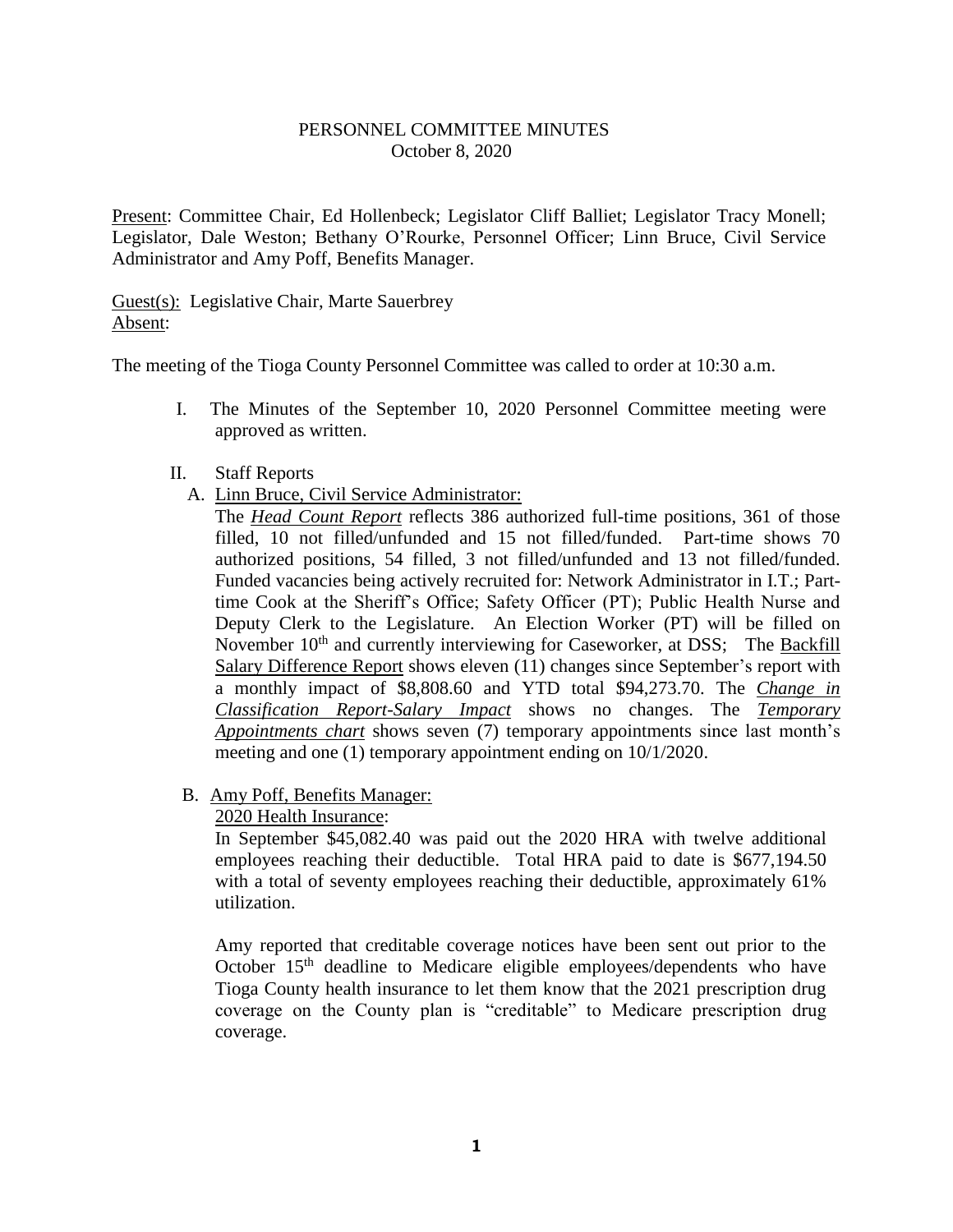## C. Bethany O'Rourke, Personnel Officer

Budget Tracking Report:

 The budget tracking report for end of September 2020 was distributed for review. So far in 2020 we have collected \$2,730.00 (63%) of our projected revenues. This is considerably less than projected due to the postponement of exams due to COVID. The good news is that the State has issued a schedule for exams that were postponed. We have spent 65.3% of our appropriations.

# III. Old Business:

Retirement Health Insurance Question:

There have been discussions regarding a scenario of a married couple who both retire from the County and how to best handle their health insurance coverage. Bethany and Amy have consulted with Jim Roemer's office and it was decided it's best to develop an Agreement between the parties involved. An Agreement has been drafted and sent to Roemer's office and Pete for review.

Excellus Renewal: A resolution was presented to authorize the 2021 contract with Excellus Blue Cross Blue Shield at a rate increase of 14.75%, down from the initial renewal of 21%.

CSEA & TCLEA contracts: There will be more discussion this afternoon regarding the concept of rolling over the CSEA contract. Bethany hasn't heard anything from TCLEA.

Civil Service Examinations Resumed: We are getting back on track. The State has issued a schedule for exams that were postponed due to COVID. Deputy Sheriff/Police Officer was held on September  $26<sup>th</sup>$ . Lieutenant and Captain will be held on October 17<sup>th</sup>. We will perform temperature checks on all candidates.

Flu Shots: In 2019, The County supplied 100 flu shots for employees and it was a challange to utilize all of them. This year 50 flu shots will be available through Public Health and offered to County employees. There is no word yet on when they will be available.

## IV. New Business:

3<sup>rd</sup> Quarter Exit Interview Report: The 3rd quarter exit interview report was distributed for review. Bethany has forwarded the reports and completed forms to the appropriate Department Heads and Committee Chairs.

- V. Resolutions:
	- Authorize Contract with Excellus: Excellus has submitted a new contract to administer fully insured benefits for Tioga County employees. This resolution authorizes the Chair of the Legislature to enter into a contract with Excellus Blue Cross Blue Shield to administer health insurance benefits for Tioga County for the period January 1, 2021 through December 31, 2021.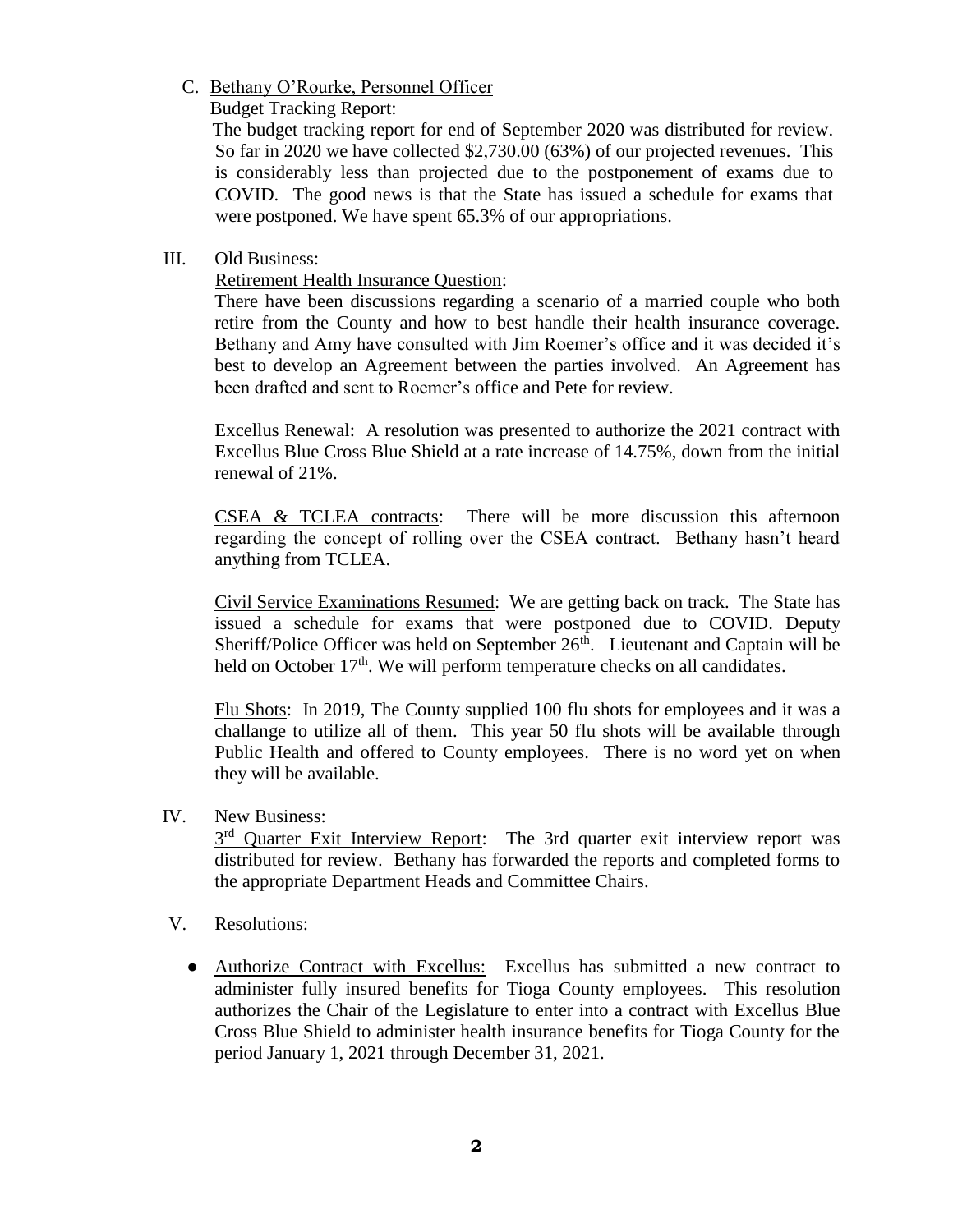- Authorize Purchase of Specific Excess and Employer's Liability: The Tioga County Self-Insurance Plan's excess insurance policy and employer's liability insurance policy expire December 31, 2020. The continuance of both excess and employer's liability insurance policies help to limit exposure to the Tioga County Self-Insurance Plan. This resolution authorizes the purchase of specific excess insurance and employer's liability insurance for the period of January 1, 2021 through December 31, 2021.
- Amend Tioga County Non-Union Benefits Policy: The Tioga County Non-Union Benefits Policy currently does not allow for comp time or overtime pay for Fair Labor Standards Act ("FLSA") or New York State exempt non-union staff should they work more than the standard work week. In certain situations, such as during a State of Emergency declared by either NYS or the Federal government, exempt non-union employees are called upon to work extra hours. The Tioga County Legislature would like to recognize those efforts in said situations. This resolution amends the Tioga County Non-Union Benefits Policy providing Overtime/ Compensatory Time retroactive to September 1, 2020.
- Amend Resolution #165-20 to Reflect Adjusted Hire Dates for Two (2) Seasonal Office Specialist I Positions for the HEAP Program: This resolution changes the start and end dates for two of the previously approved positions from 10/26/20- 2/26/20 to 10/19/20-2/19/20. The remainder of resolution #165-20 remains unchanged.
- Abolish One Vacant FT Clinical Social Worker and One Vacant FT Senior Clinical Social Worker (School/Community Based): Currently, a full-time Clinical Social Worker (CSEA SG XVI \$58,257) and a full-time Senior Clinical Social Worker (CSEA SG XVII \$60,908) positions are vacant. The Director of Community Services has identified an ability to reduce her budget by abolishing both vacancies. This resolution abolishes both vacancies effective October 15, 2020. Mental Hygiene's authorized full-time headcount is reduced from 34 to 32.
- Authorize Contract with Employee Network, Inc. (eni) for Employee Assistance Program: This resolution authorizes the Chair of the Legislature to enter into a contact with eni to administer our Employee Assistance Program for full-time and part-time employees at a cost of \$1.22/per covered employee per month effective January 1, 2021 through December 31, 2022.
- Authorize Contract with Lifetime Benefit Solutions, Inc. to Administer Flexible Spending and Health Reimbursement Account Programs: Tioga County currently uses the services of Lifetime Benefit Solutions, Inc. to administer flexible spending and health reimbursement account programs. This resolution authorizes the Chair of the Legislature to enter into a contract with Lifetime Benefit Solutions, Inc., to continue administering said programs for the period of January 1, 2021 through December 31, 2021.